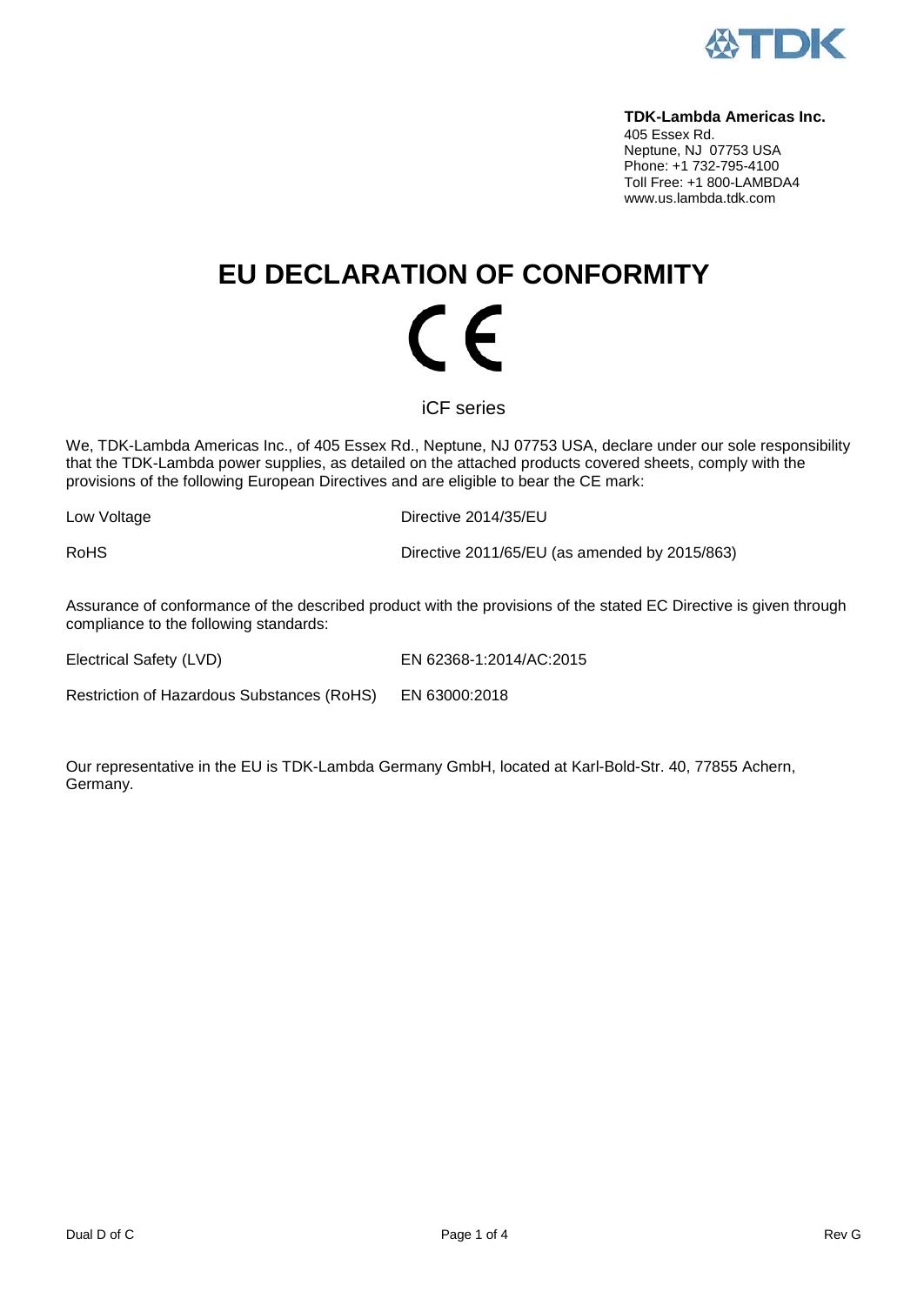

#### **TDK-Lambda Americas Inc.**

405 Essex Rd. Neptune, NJ 07753 USA Phone: +1 732-795-4100 Toll Free: +1 800-LAMBDA4 www.us.lambda.tdk.com

## **UK DECLARATION OF CONFORMITY**



iCF series

We, TDK-Lambda Americas Inc., of 405 Essex Rd., Neptune, NJ 07753 USA, declare under our sole responsibility that the TDK-Lambda power supplies, as detailed on the attached products covered sheets, comply with the provisions of the following European Directives and are eligible to bear the UKCA mark:

Electrical Equipment (Safety) Regulations 2016

Restriction of the Use of Certain Hazardous Substances in Electrical & Electronic Equipment Regulations 2012

Assurance of conformance of the described product with the provisions of the stated UK Regulation is given through compliance to the following standards:

Electrical Safety EN 62368-1:2014/AC:2015

Restriction of Hazardous Substances (RoHS) EN 63000:2018

Our representative in the UK is TDK-Lambda UK Ltd, located at Kingsley Avenue, Ilfracombe, Devon, EX34 8ES, UK.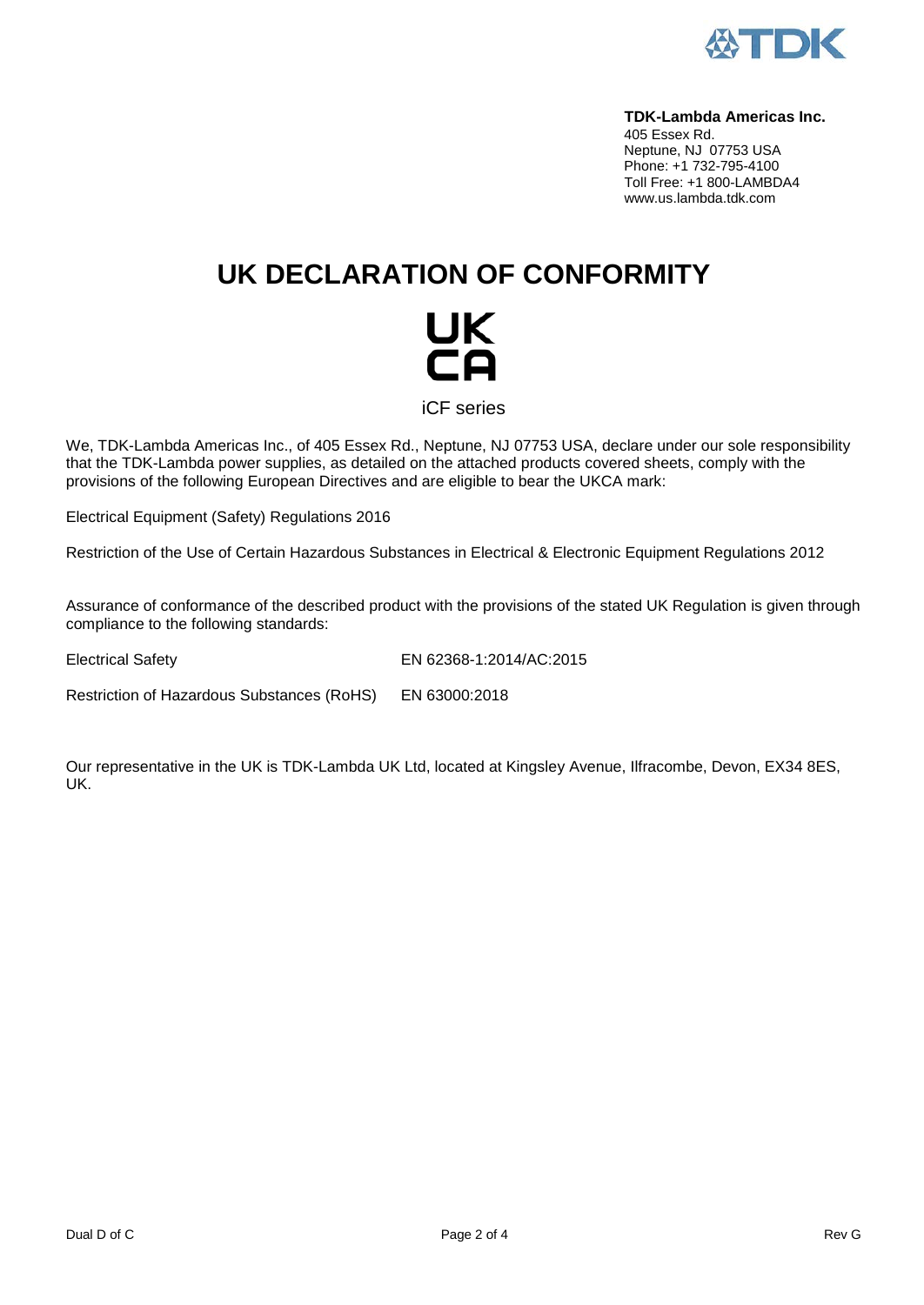

### **iCF series – Products Covered**

iCF!!\*\*\*A%%%V-###(-R)

Where:

!! represents a two digit input voltage, e.g. "05" means 5Vdc \*\*\* represents a three digit current,eg."003" means 3A %%% represents a three digit voltage,eg."006" means 0.6V ### represents a three digit combination of numbers and/or letters which indicate the feature set -R option, designates ROHS compliance